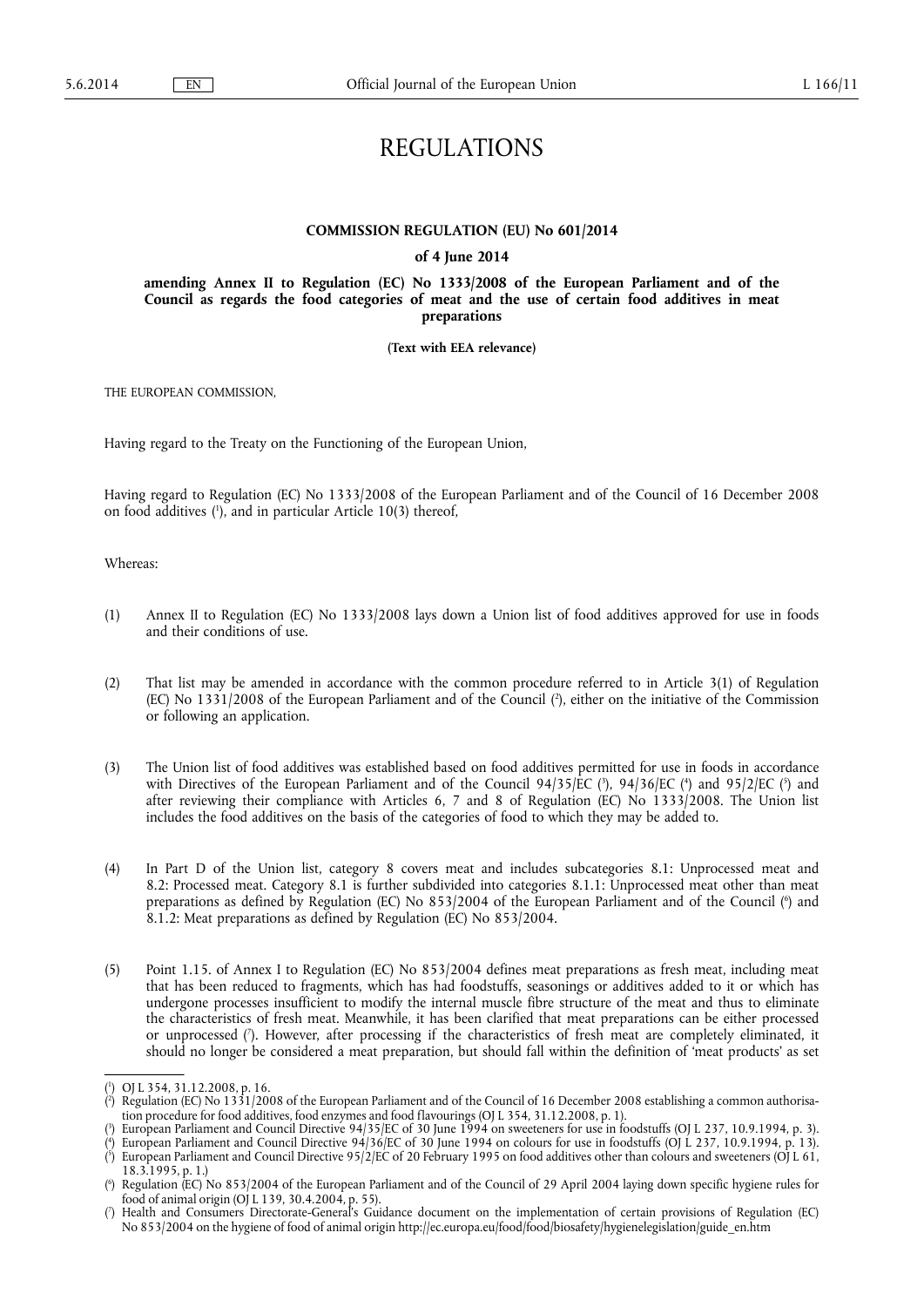out in point 7.1. of Annex I to Regulation (EC) No 853/2004. In the interest of legal clarity it is appropriate to use for the purposes of category 8 the terms 'fresh meat', 'meat preparations' and 'meat products' as defined in Regulation (EC) No 853/2004. Therefore, the subcategories under category 8 in Part D of the Union list, should be amended accordingly.

- (6) The use of food additives belonging to Group I as defined in Part C of the Union list is generally authorised in processed meat, whereas the authorisation of the use of food additives belonging to that group in unprocessed meat is restricted and only allowed on a case by case basis.
- (7) When the Union list as set out in Annex II to Regulation (EC) No 1333/2008 was established, meat preparations as defined by Regulation (EC) No 853/2004 were considered as unprocessed meat in which only a restricted number of additives were authorised. However, different interpretation of the definition of meat preparations has led to the situation where the use of certain additives in particular categories of meat differ between the Member States.
- (8) The Commission has received requests to include some of those uses in the Union list of authorised food additives. These requests have been made available to all Member States.It is appropriate to include those uses in the Union list, where they comply with the general conditions of use of food additives laid down in Regulation (EC) No 1333/2008 and taking into account the need to maintain certain traditional products on the market in some Member States.
- (9) At the request of some Member States and/or the meat industry, certain uses of Curcumin (E 100), Carmines (E 120), Caramels (E 150a-d), Paprika extract (E 160c) and Beetroot red (E 162) that were traditionally used in certain Member States for the colouring of merguez type products and other traditional products: *salsicha fresca, mici, butifarra fresca, longaniza fresca, chorizo fresco, bifteki, soutzoukaki, kebap, cevapcici* and *pljeskavice* have been considered and it is appropriate to authorise these uses.
- (10) At the request of some Member States the use of Acetic acid and acetates (E  $260 263$ ), Lactic acid and lactates (E 270, E 325 — 327), Ascorbic acid and ascorbates (E 300 — 302), Citric acid and citrates (E 330 — 333), as acidity regulators, preservatives and/or anti-oxidants to prevent oxidation and/or rancidity and to increase microbiological stability have been considered and it is appropriate to authorise these uses in all meat preparations to which other ingredients than additives or salt have been added.
- (11) At the request of some Member States, the use of Phosphoric acid phosphates di tri- and polyphosphates (E 338 — 452) as humectant to prevent the loss of meat juices during further processing, in particular when the brine has been injected, has been considered and it is appropriate to authorise this use. However, in order to limit further exposure to added phosphates in food, the extension of the use of those phosphates should be limited to *Kasseler, Bräte, Surfleisch*, *toorvorst, šašlõkk, ahjupraad* and *burger meat* with a minimum vegetable and/or cereal content of 4 % mixed within the meat and Finnish grey salted Christmas ham.
- (12) At the request of some Member States and/or the meat industry, the use of Nitrites (E 249  $-$  250) as a preservative in certain traditional products: *lomo de cerdo adobado, pincho moruno, careta de cerdo adobada, costilla de cerdo adobada, Kasseler, Bräte, Surfleisch, toorvorst, šašlõkk, ahjupraad, kiełbasa surowa biała, kiełbasa surowa metka* and *tatar wołowy (danie tatarskie)* has been considered and it is appropriate to authorise this use.
- (13) At the request of some Member States and/or the meat industry, the use of Alginates (E 401 404), Carrageenan (E 407), Processed euchema seaweed (E 407a), Locust bean gum (E 410), Guar gum (E 412), Tragacanth (E 413), Xanthan gum (E 415), Acetylated distarch phosphate (E 1414) and Hydroxy propyl distarch phosphate (E 1442) as humectants or stabilisers to diminish leakage of water in the packaging and to prevent the loss of meat juices during further processing have been considered. Those uses should be authorised in meat preparations to which ingredients have been injected and in meat preparations composed of meat parts that have been handled differently: minced, sliced or processed and that are combined together, e.g. roulades containing minced meat. Food additives used in meat preparations to prevent the loss of meat juices during further processing do not mislead consumer.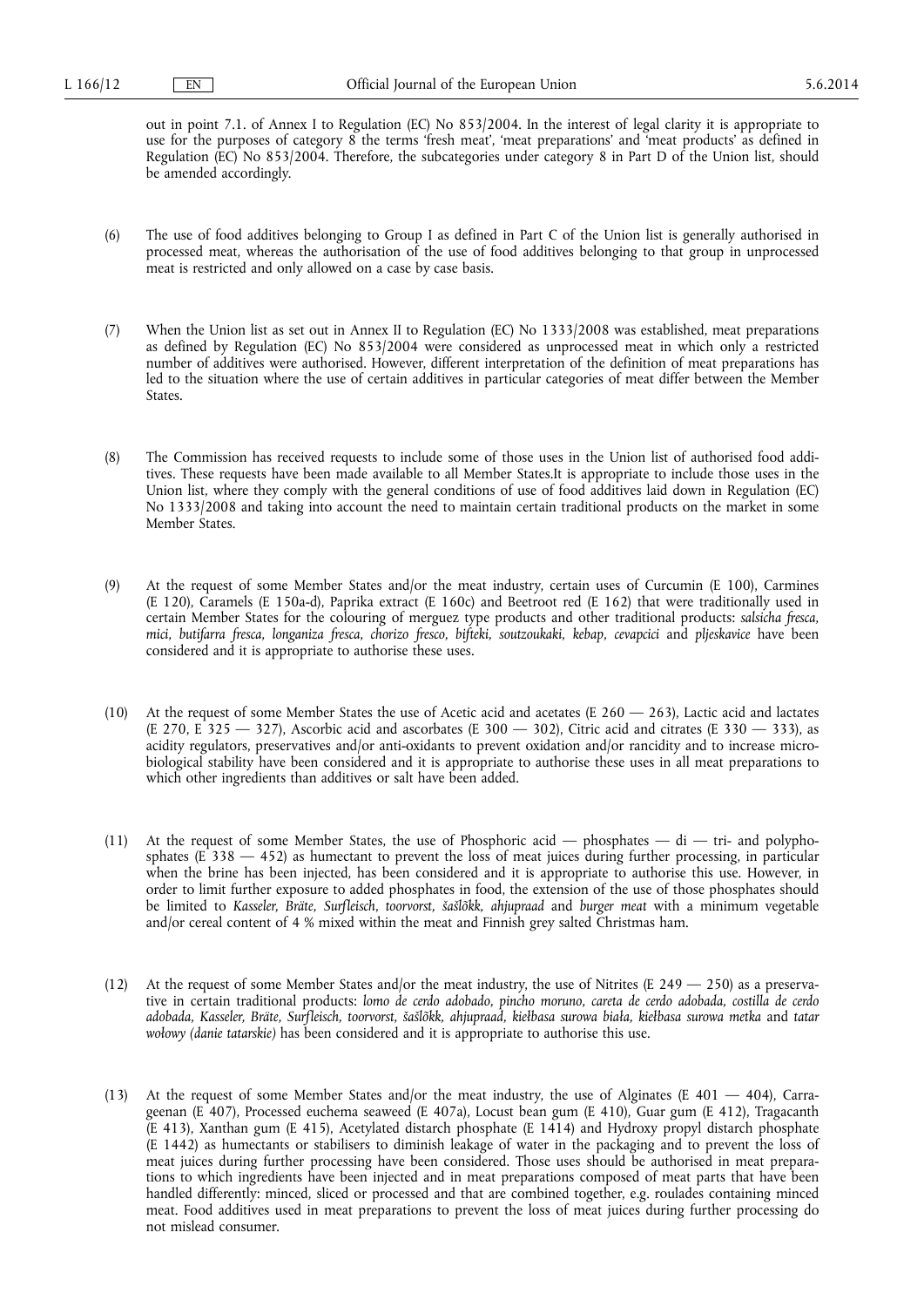- (14) At the request of some Member States and/or the meat industry, the use of Sodium carbonates (E 500) as humectant in poultry meat preparations, *mici, bifteki, soutzoukaki, kebap, seftalia, cevapcici* and *pljeskavice* in order to maintain consistency and juiciness during further preparation has been considered and it is appropriate to authorise this use. Furthermore, this use in poultry meat preparations allows to cook poultry meat longer and more effectively, maintaining its juiciness and avoiding the consumption of undercooked poultry.
- (15) At the request of a Member State and/or the meat industry, the use of Acetylated distarch phosphate (E 1414) and Hydroxy propyl distarch phosphate (E 1442) to diminish leakage of water in preparations in which ingredients have been injected, in meat preparations composed of meat parts that have been handled differently: minced, sliced or processed and that are combined together, e.g. roulades containing minced meat and in order to maintain juiciness during the preparation of *gyros, souvlaki, bifteki, soutzoukaki*, *kebap* and *seftalia* have been considered and it is appropriate to authorise these uses.
- (16) As regards the traditional products, the requested uses of the food additives should comply with the general conditions of use set out in article 6 of Regulation (EC) No 1333/2008 and in particular should not mislead the consumers in the Member States or in the regions where these products are traditionally consumed.
- (17) In order to ensure uniform application of the use of additives covered by the present regulation, the traditional meat preparations are described in the guidance document describing the food categories in Part E of Annex II to Regulation (EC) No 1333/2008 on food additives ( 1 ).
- (18) The principle of carry-over set out in Article 18(1)(a) of Regulation (EC) No 1333/2008 should be permitted in meat preparations as defined by Regulation (EC) No 853/2004.
- (19) Pursuant to Article 3(2) of Regulation (EC) No 1331/2008, the Commission has to seek the opinion of the European Food Safety Authority (the Authority) in order to update the Union list of food additives set out in Annex II to Regulation (EC) No 1333/2008, except where the update in question is not liable to have an effect on human health. Acetic acid and acetates (E 260 - 263), Lactic acid and lactates (E 270, E 325- 327), Ascorbic acid and ascorbates (E 300  $-$  302), Citric acid and citrates (E 330  $-$  333), Alginates (E 401  $-$  404), Carrageenan (E 407), Processed euchema seaweed (E 407a), Locust bean gum (E 410), Guar gum (E 412), Tragacanth (E 413), Xanthan gum (E 415), Sodium carbonates (E 500), Acetylated distarch phosphate (E 1414) and Hydroxy propyl distarch phosphate (E 1442) belong to the group of additives for which no acceptable daily intake has been specified. That implies that they do not pose a risk to health at the levels necessary to achieve the desired technological effect. Therefore the extended use of those additives constitutes an update of the Union list which is not liable to have an effect on human health. The use of Curcumin (E 100), Carmines (E 120), Caramels (E 150a-d), Paprika extract (E 160c), Beetroot red (E 162), Nitrites (E 249 - 250), Phosphoric acid - phosphates - di tri- and polyphosphates (E  $338 - 452$ ), will only be extended to certain products that have been traditionally used, hence the extended use of these additives constitutes an update of the Union list which is not liable to have an effect on human health. Therefore, it is not necessary to seek the opinion of the Authority.
- (20) Annex II to Regulation (EC) No 1333/2008 should be amended accordingly.
- (21) The measures provided for in this Regulation are in accordance with the opinion of the Standing Committee on the Food Chain and Animal Health,

HAS ADOPTED THIS REGULATION:

*Article 1* 

Annex II to Regulation (EC) No 1333/2008 is amended in accordance with the Annex to this Regulation.

<sup>(</sup> 1 ) [http://ec.europa.eu/food/food/fAEF/additives/guidance\\_en.htm](http://ec.europa.eu/food/food/fAEF/additives/guidance_en.htm)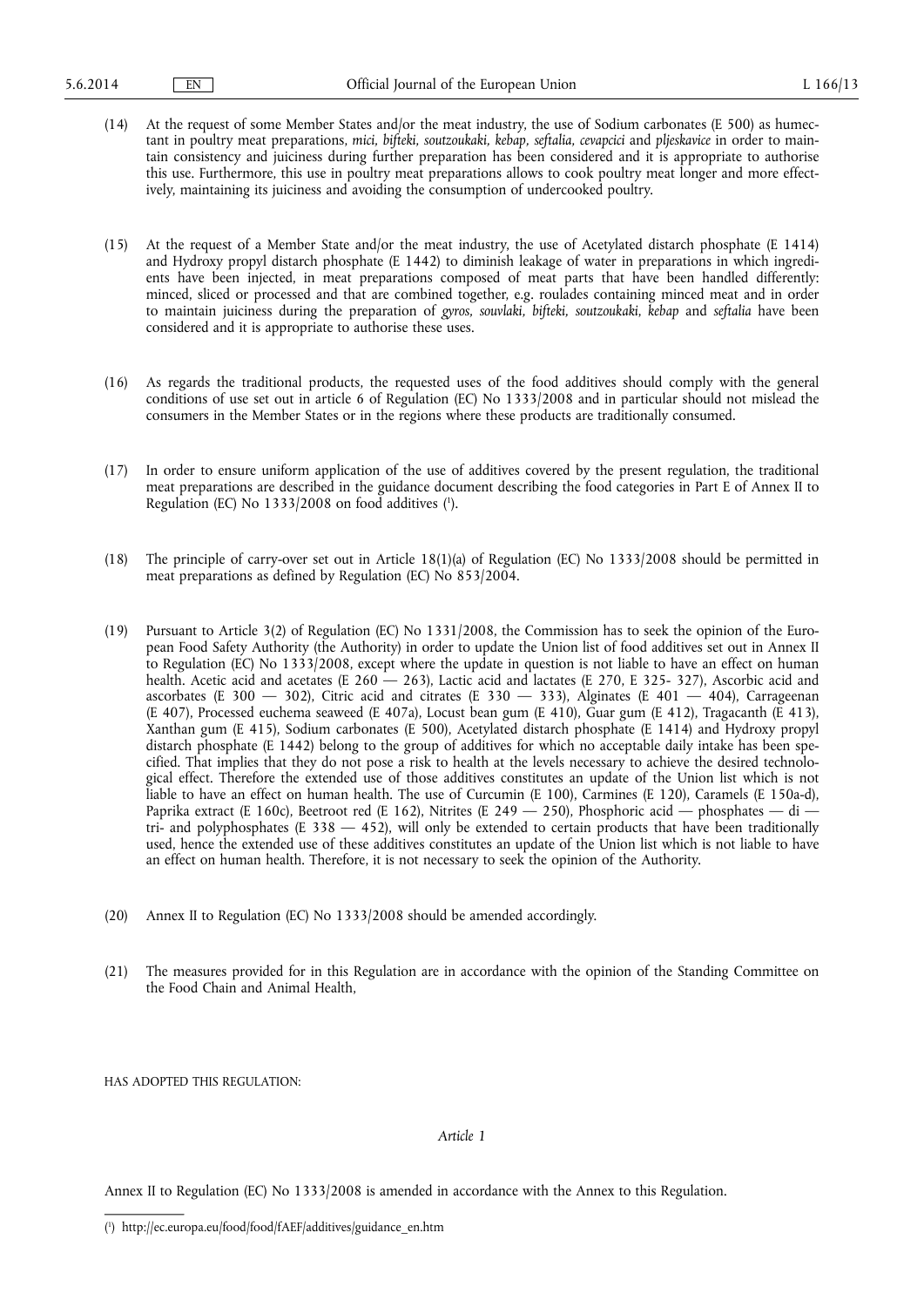### *Article 2*

This Regulation shall enter into force on the twentieth day following that of its publication in the *Official Journal of the European Union*.

This Regulation shall be binding in its entirety and directly applicable in all Member States.

Done at Brussels, 4 June 2014.

*For the Commission The President*  José Manuel BARROSO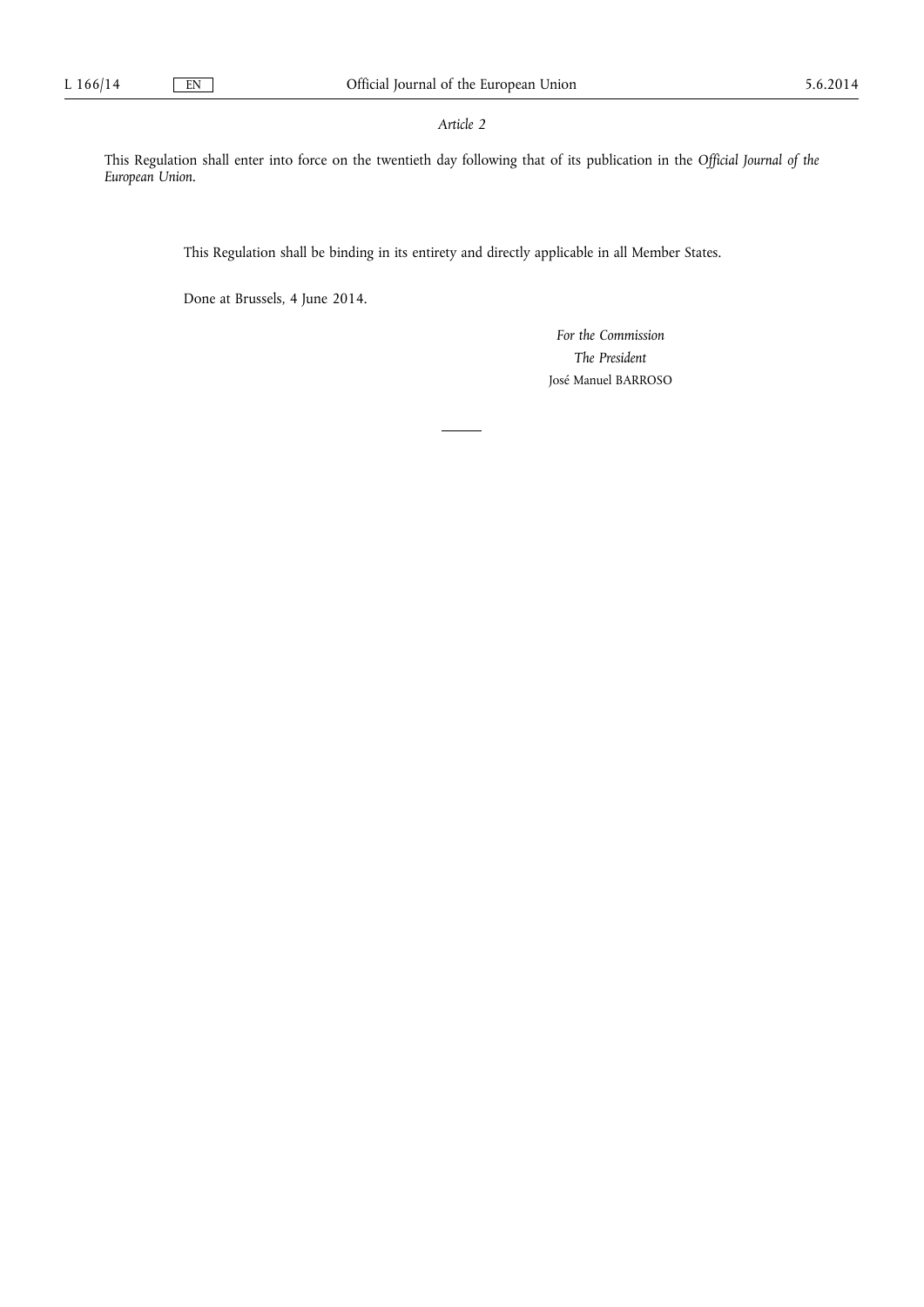#### *ANNEX*

Annex II to Regulation (EC) No 1333/2008 is amended as follows:

(1) Part A is amended as follows:

 $\overline{\mathsf{T}}$ 

in Table 1, the entry for point 1 is replaced by the following:

| Unprocessed foods as defined in Article 3 of Regulation (EC) No 1333/2008, excluding meat prepara-<br>tions as defined by Regulation (EC) No 853/2004' |
|--------------------------------------------------------------------------------------------------------------------------------------------------------|
|                                                                                                                                                        |

(2) in Part D, the entries for category 08. Meat are replaced by the following:

| 08.      | Meat                                                                                                                                                                                                                                             |  |  |  |  |
|----------|--------------------------------------------------------------------------------------------------------------------------------------------------------------------------------------------------------------------------------------------------|--|--|--|--|
| 08.1     | Fresh meat, excluding meat preparations as defined by Regulation (EC) No 853/2004                                                                                                                                                                |  |  |  |  |
| 08.2     | Meat preparations as defined by Regulation (EC) No 853/2004                                                                                                                                                                                      |  |  |  |  |
| 08.3     | Meat products                                                                                                                                                                                                                                    |  |  |  |  |
| 08.3.1   | Non-heat-treated meat products                                                                                                                                                                                                                   |  |  |  |  |
| 08.3.2   | Heat-treated meat products                                                                                                                                                                                                                       |  |  |  |  |
| 08.3.3   | Casings and coatings and decorations for meat                                                                                                                                                                                                    |  |  |  |  |
| 08.3.4   | Traditionally cured meat products with specific provisions concerning nitrites and nitrates                                                                                                                                                      |  |  |  |  |
| 08.3.4.1 | Traditional immersion cured products (Meat products cured by immersion in a curing solution<br>containing nitrites and/or nitrates, salt and other components)                                                                                   |  |  |  |  |
| 08.3.4.2 | Traditional dry cured products. (Dry curing process involves dry application of curing mixture<br>containing nitrites and/or nitrates, salt and other components to the surface of the meat followed by a<br>period of stabilisation/maturation) |  |  |  |  |
| 08.3.4.3 | Other traditionally cured products. (Immersion and dry cured processes used in combination or<br>where nitrite and/or nitrate is included in a compound product or where the curing solution is<br>injected into the product prior to cooking)'  |  |  |  |  |

(3) Part E is amended as follows:

- (a) the entry for category 08.1 is deleted;
- (b) the title of category 08.1.1 is replaced by the following:

| 08.1 | Fresh meat, excluding meat preparations as defined by Regulation (EC) No 853/2004' |
|------|------------------------------------------------------------------------------------|
|------|------------------------------------------------------------------------------------|

(c) Category 8.1.2 is amended as follows:

Τ

(i) the title is replaced by the following:

| 08.2 | Meat preparations as defined by Regulation (EC) No 853/2004' |  |
|------|--------------------------------------------------------------|--|
|------|--------------------------------------------------------------|--|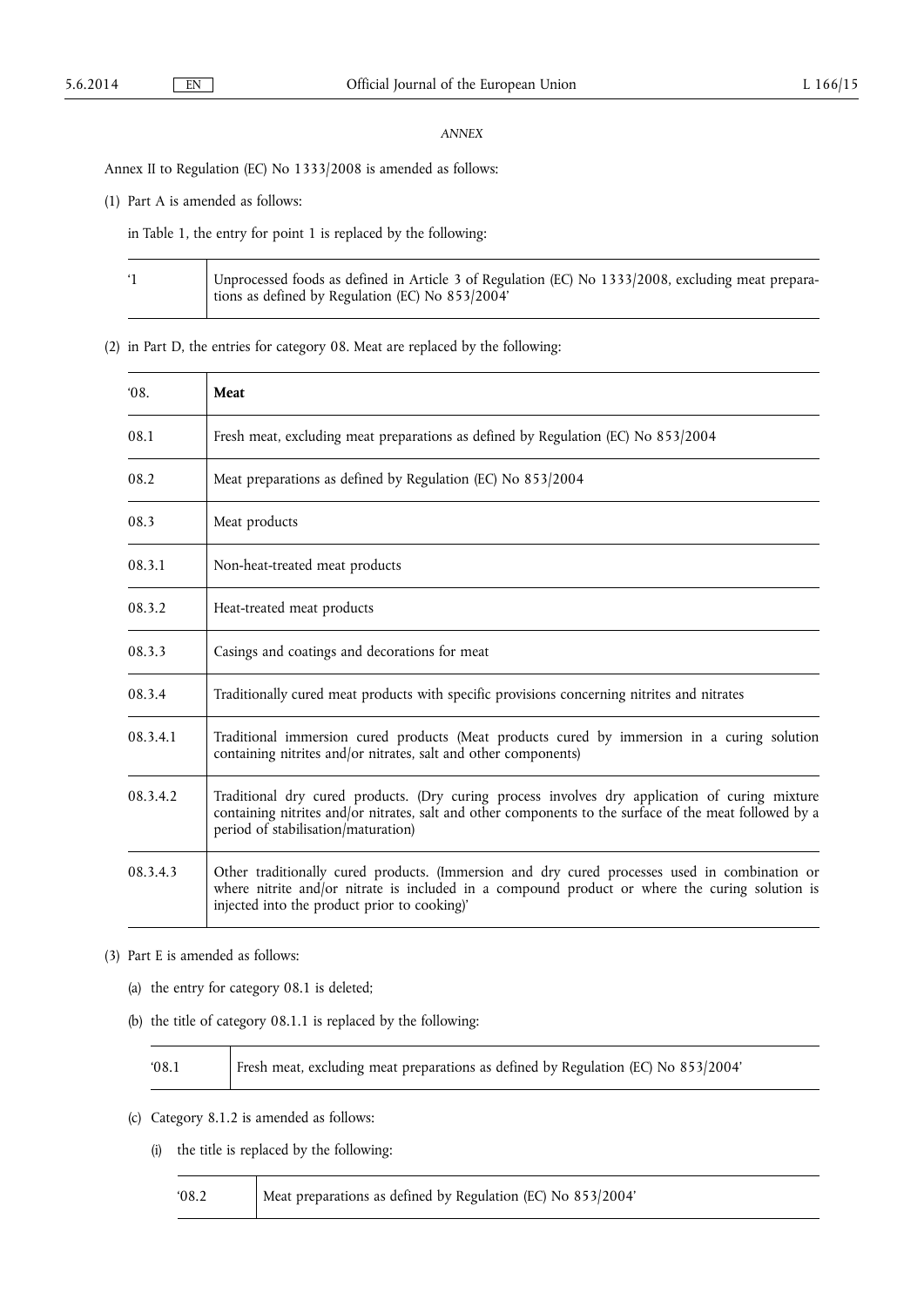| E 120    | Cochineal, Carminic acid,<br>Carmines | 100           | only breakfast sausages with a minimum cereal content of 6 %, burger<br>meatwith a minimum vegetable and/or cereal content of 4 % mixed<br>within the meat (in these products, the meat is minced in such a way so<br>that the muscle and fat tissue are completely dispersed, so that fibre<br>makes an emulsion with the fat, giving those products their typical<br>appearance), merguez type products, salsicha fresca, mici, butifarra fresca,<br>longaniza fresca, chorizo fresco, cevapcici and pljeskavice |
|----------|---------------------------------------|---------------|--------------------------------------------------------------------------------------------------------------------------------------------------------------------------------------------------------------------------------------------------------------------------------------------------------------------------------------------------------------------------------------------------------------------------------------------------------------------------------------------------------------------|
| E 150a-d | Caramels                              | quantum satis | only breakfast sausages with a minimum cereal content of 6 %, burger<br>meatwith a minimum vegetable and/or cereal content of 4 % mixed<br>within the meat (in these products, the meat is minced in such a way so<br>that the muscle and fat tissue are completely dispersed, so that fibre<br>makes an emulsion with the fat, giving those products their typical<br>appearance), merguez type products, salsicha fresca, mici, butifarra fresca,<br>longaniza frescaand chorizo fresco                          |
| E 261    | Potassium acetate                     | quantum satis | only prepacked preparations of fresh minced meat and meat prepara-<br>tions to which other ingredients than additives or salt have been added                                                                                                                                                                                                                                                                                                                                                                      |
| E 262    | Sodium acetates                       | quantum satis | only prepacked preparations of fresh minced meat and meat prepara-<br>tions to which other ingredients than additives or salt have been added                                                                                                                                                                                                                                                                                                                                                                      |
| E 300    | Ascorbic acid                         | quantum satis | only gehakt, prepacked preparations of fresh minced meat and meat<br>preparations to which other ingredients than additives or salt have been<br>added                                                                                                                                                                                                                                                                                                                                                             |
| E 301    | Sodium ascorbate                      | quantum satis | only gehakt, prepacked preparations of fresh minced meat and meat<br>preparations to which other ingredients than additives or salt have been<br>added                                                                                                                                                                                                                                                                                                                                                             |
| E 302    | Calcium ascorbate                     | quantum satis | only gehakt, prepacked preparations of fresh minced meat and meat<br>preparations to which other ingredients than additives or salt have been<br>added                                                                                                                                                                                                                                                                                                                                                             |
| E 325    | Sodium lactate                        | quantum satis | only prepacked preparations of fresh minced meat and meat prepara-<br>tions to which other ingredients than additives or salt have been added                                                                                                                                                                                                                                                                                                                                                                      |

 $1166/16$ 

 $\boxed{\phantom{000} \text{EM}}$ 

5.6.2014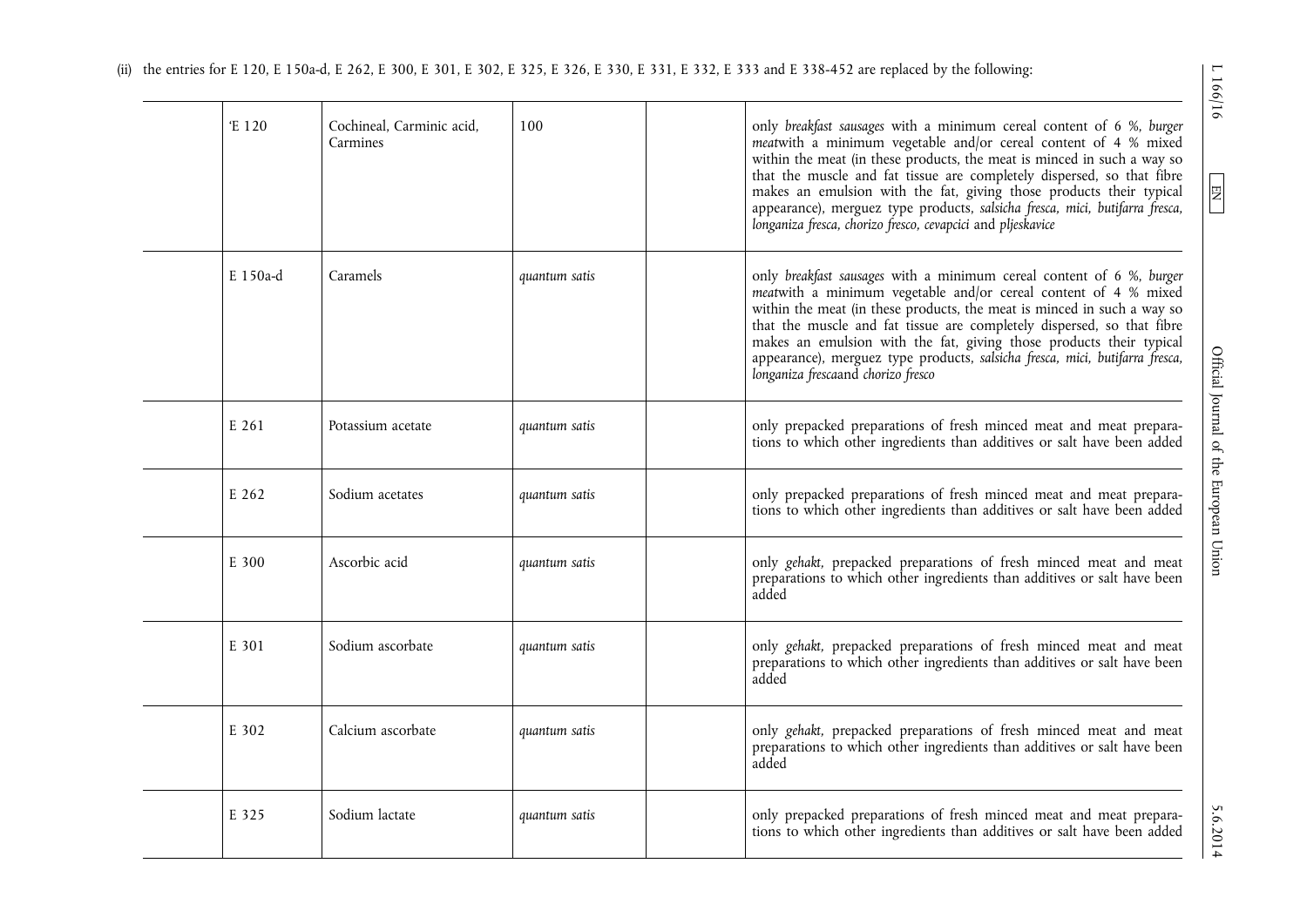| E 326     | Potassium lactate                                                        | quantum satis |             | only prepacked preparations of fresh minced meat and meat prepara-<br>tions to which other ingredients than additives or salt have been added                                                                                                                                                                                                                                                                                               |
|-----------|--------------------------------------------------------------------------|---------------|-------------|---------------------------------------------------------------------------------------------------------------------------------------------------------------------------------------------------------------------------------------------------------------------------------------------------------------------------------------------------------------------------------------------------------------------------------------------|
| E 330     | Citric acid                                                              | quantum satis |             | only gehakt, prepacked preparations of fresh minced meat and meat<br>preparations to which other ingredients than additives or salt have been<br>added                                                                                                                                                                                                                                                                                      |
| E 331     | Sodium citrates                                                          | quantum satis |             | only gehakt, prepacked preparations of fresh minced meat and meat<br>preparations to which other ingredients than additives or salt have been<br>added                                                                                                                                                                                                                                                                                      |
| E 332     | Potassium citrates                                                       | quantum satis |             | only gehakt, prepacked preparations of fresh minced meat and meat<br>preparations to which other ingredients than additives or salt have been<br>added                                                                                                                                                                                                                                                                                      |
| E 333     | Calcium citrates                                                         | quantum satis |             | only gehakt, prepacked preparations of fresh minced meat and meat<br>preparations to which other ingredients than additives or salt have been<br>added                                                                                                                                                                                                                                                                                      |
| E 338-452 | Phosphoric acid $-$ phos-<br>$phates - di - tri - and$<br>polyphosphates | 5 0 0 0       | $(1)$ $(4)$ | only breakfast sausages: in this product, the meat is minced in such a way<br>so that the muscle and fat tissue are completely dispersed, so that fibre<br>makes an emulsion with the fat, giving the product its typical appear-<br>ance; Finnish grey salted Christmas ham burger meat with a minimum<br>vegetable and/or cereal content of 4 % mixed within the meat, Kasseler,<br>Bräte, Surfleisch, toorvorst, šašlõkk, and ahjupraad' |

(iii) the following entries are inserted in their numerical order:

| Έ 100  | Curcumin        | 20 | only merguez type products, salsicha fresca, butifarra fresca, longaniza fresca<br>and <i>chorizo fresco</i>                       |
|--------|-----------------|----|------------------------------------------------------------------------------------------------------------------------------------|
| E 160c | Paprika extract | 10 | only merguez type products, salsicha fresca, butifarra fresca, longaniza<br>fresca, chorizo fresco, bifteki, soutzoukaki and kebap |

5.6.2014

# $\begin{tabular}{|c|c|} \hline \hline \text{EN} \\ \hline \end{tabular}$

 $L166/17$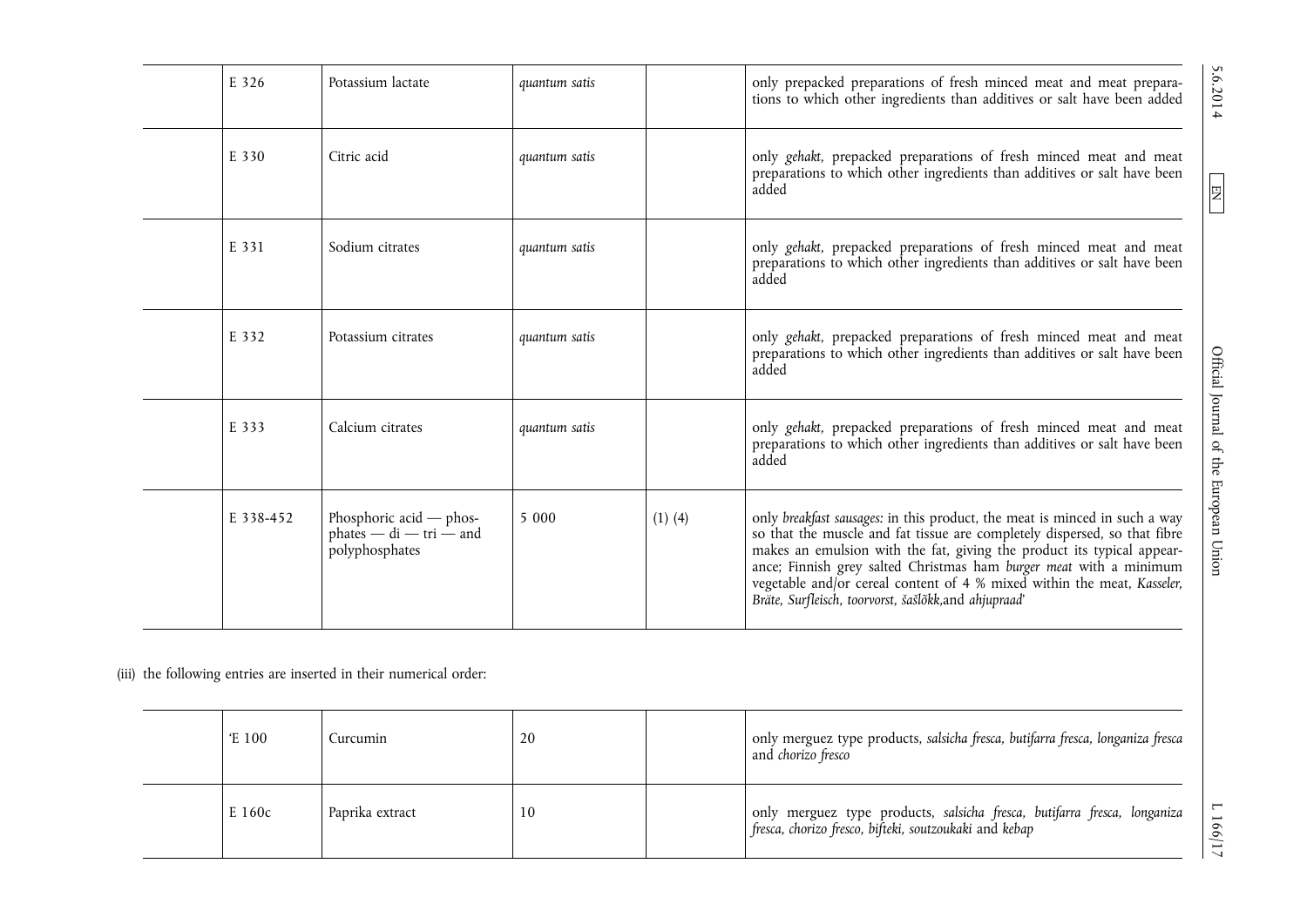| E 162     | Beetroot red       | quantum satis |              | 1 166/18<br>only merguez type products, salsicha fresca, butifarra fresca, longaniza fresca<br>and chorizo fresco                                                                                                                                                                         |
|-----------|--------------------|---------------|--------------|-------------------------------------------------------------------------------------------------------------------------------------------------------------------------------------------------------------------------------------------------------------------------------------------|
| E 249-250 | <b>Nitrites</b>    | 150           | $(7)$ $(7')$ | only lomo de cerdo adobado, pincho moruno, careta de cerdo adobada, costilla<br>de cerdo adobada, Kasseler, Bräte, Surfleisch, toorvorst, šašlõkk, ahjupraad, kieł-<br>$\boxed{\phantom{13.5} \text{Hz}}$<br>basa surowa biała, kiełbasa surowa metka, and tatar wołowy (danie tatarskie) |
| E 260     | Acetic acid        | quantum satis |              | only prepacked preparations of fresh minced meat and meat prepara-<br>tions to which other ingredients than additives or salt have been added                                                                                                                                             |
| E 263     | Calcium acetate    | quantum satis |              | only prepacked preparations of fresh minced meat and meat prepara-<br>tions to which other ingredients than additives or salt have been added                                                                                                                                             |
| E 270     | Lactic acid        | quantum satis |              | Official Journal of the European Union<br>only prepacked preparations of fresh minced meat and meat prepara-<br>tions to which other ingredients than additives or salt have been added                                                                                                   |
| E 327     | Calcium Lactate    | quantum satis |              | only prepacked preparations of fresh minced meat and meat prepara-<br>tions to which other ingredients than additives or salt have been added                                                                                                                                             |
| E 401     | Sodium alginate    | quantum satis |              | only preparations in which ingredients have been injected; meat prepara-<br>tions composed of meat parts that have been handled differently:<br>minced, sliced or processed and that are combined together. Except<br>bifteki, soutzoukaki, kebap gyros and souvlaki                      |
| E 402     | Potassium alginate | quantum satis |              | only preparations in which ingredients have been injected; meat prepara-<br>tions composed of meat parts that have been handled differently:<br>minced, sliced or processed and that are combined together. Except<br>bifteki, soutzoukaki, kebap gyros and souvlaki                      |
| E 403     | Ammonium alginate  | quantum satis |              | only preparations in which ingredients have been injected; meat prepara-<br>tions composed of meat parts that have been handled differently:<br>minced, sliced or processed and that are combined together. Except<br>5.6.2014<br>bifteki, soutzoukaki, kebap gyros and souvlaki          |

5.6.2014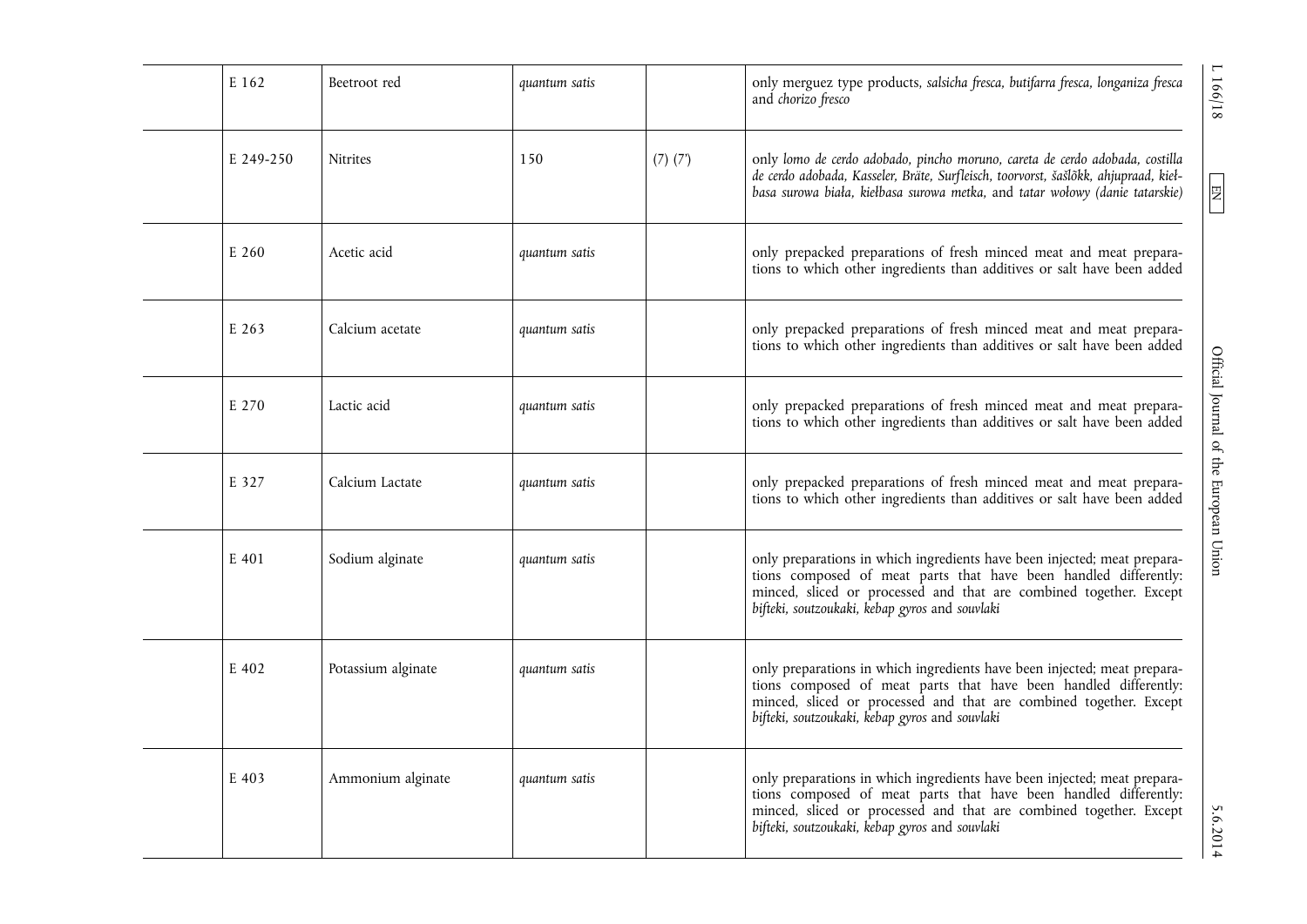| E 404  | Calcium alginate          | quantum satis | only preparations in which ingredients have been injected; meat prepara-<br>tions composed of meat parts that have been handled differently:<br>minced, sliced or processed and that are combined together. Except<br>bifteki, soutzoukaki, kebap, gyros and souvlaki  |
|--------|---------------------------|---------------|------------------------------------------------------------------------------------------------------------------------------------------------------------------------------------------------------------------------------------------------------------------------|
| E 407  | Carrageenan               | quantum satis | only preparations in which ingredients have been injected; meat prepara-<br>tions composed of meat parts that have been handled differently:<br>minced, sliced or processed and that are combined together. Except<br>bifteki, soutzoukaki, kebap, gyros and souvlaki, |
| E 407a | Processed euchema seaweed | quantum satis | only preparations in which ingredients have been injected; meat prepara-<br>tions composed of meat parts that have been handled differently:<br>minced, sliced or processed and that are combined together. Except<br>bifteki, soutzoukaki, kebap, gyros and souvlaki  |
| E 410  | Locust bean gum           | quantum satis | only preparations in which ingredients have been injected; meat prepara-<br>tions composed of meat parts that have been handled differently:<br>minced, sliced or processed and that are combined together. Except<br>bifteki, soutzoukaki, kebap, gyros and souvlaki  |
| E 412  | Guar gum                  | quantum satis | only preparations in which ingredients have been injected; meat prepara-<br>tions composed of meat parts that have been handled differently:<br>minced, sliced or processed and that are combined together. Except<br>bifteki, soutzoukaki, kebap, gyros and souvlaki  |
| E 413  | Tragacanth                | quantum satis | only preparations in which ingredients have been injected; meat prepara-<br>tions composed of meat parts that have been handled differently:<br>minced, sliced or processed and that are combined together. Except<br>bifteki, soutzoukaki, kebap, gyros and souvlaki  |
| E 415  | Xanthan gum               | quantum satis | only preparations in which ingredients have been injected; meat prepara-<br>tions composed of meat parts that have been handled differently:<br>minced, sliced or processed and that are combined together. Except<br>bifteki, soutzoukaki, kebap, gyros and souvlaki  |
| E 500  | Sodium carbonates         | quantum satis | only poultry meat preparations, mici, bifteki, soutzoukaki, kebap, seftalia,<br>ćevapčići and pljeskavice                                                                                                                                                              |

5.6.2014

 $\boxed{\text{EN}}$ 

 $1166/19$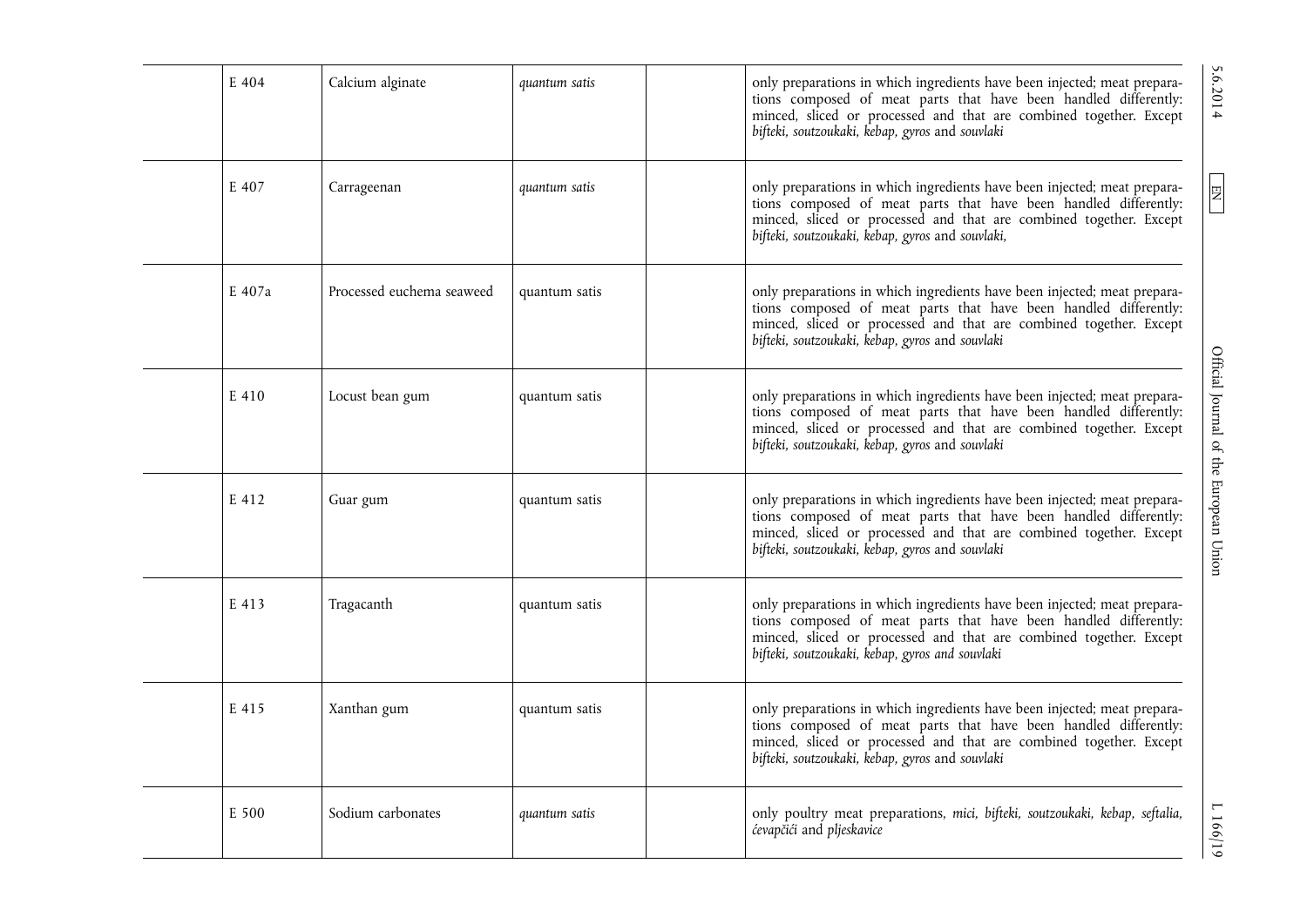| E 1414 | Acetylated distarch phosphate                              | quantum satis | only preparations in which ingredients have been injected; meat prepara-<br>tions composed of meat parts that have been handled differently:<br>minced, sliced or processed and that are combined together, gyros, souv-<br>laki, bifteki, soutzoukaki, kebap and seftalia | 166/20       |
|--------|------------------------------------------------------------|---------------|----------------------------------------------------------------------------------------------------------------------------------------------------------------------------------------------------------------------------------------------------------------------------|--------------|
| E 1442 | Hydroxy propyl distarch<br>phosphate                       | quantum satis | only preparations in which ingredients have been injected; meat prepara-<br>tions composed of meat parts that have been handled differently:<br>minced, sliced or processed and that are combined together, gyros, souv-<br>laki, bifteki, soutzoukaki, kebap and seftalia | $\boxed{EN}$ |
|        | (7): Maximum amount that may be added during manufacturing |               |                                                                                                                                                                                                                                                                            |              |
|        | (7): Maximum amount is expressed as Sodium nitrite'        |               |                                                                                                                                                                                                                                                                            |              |